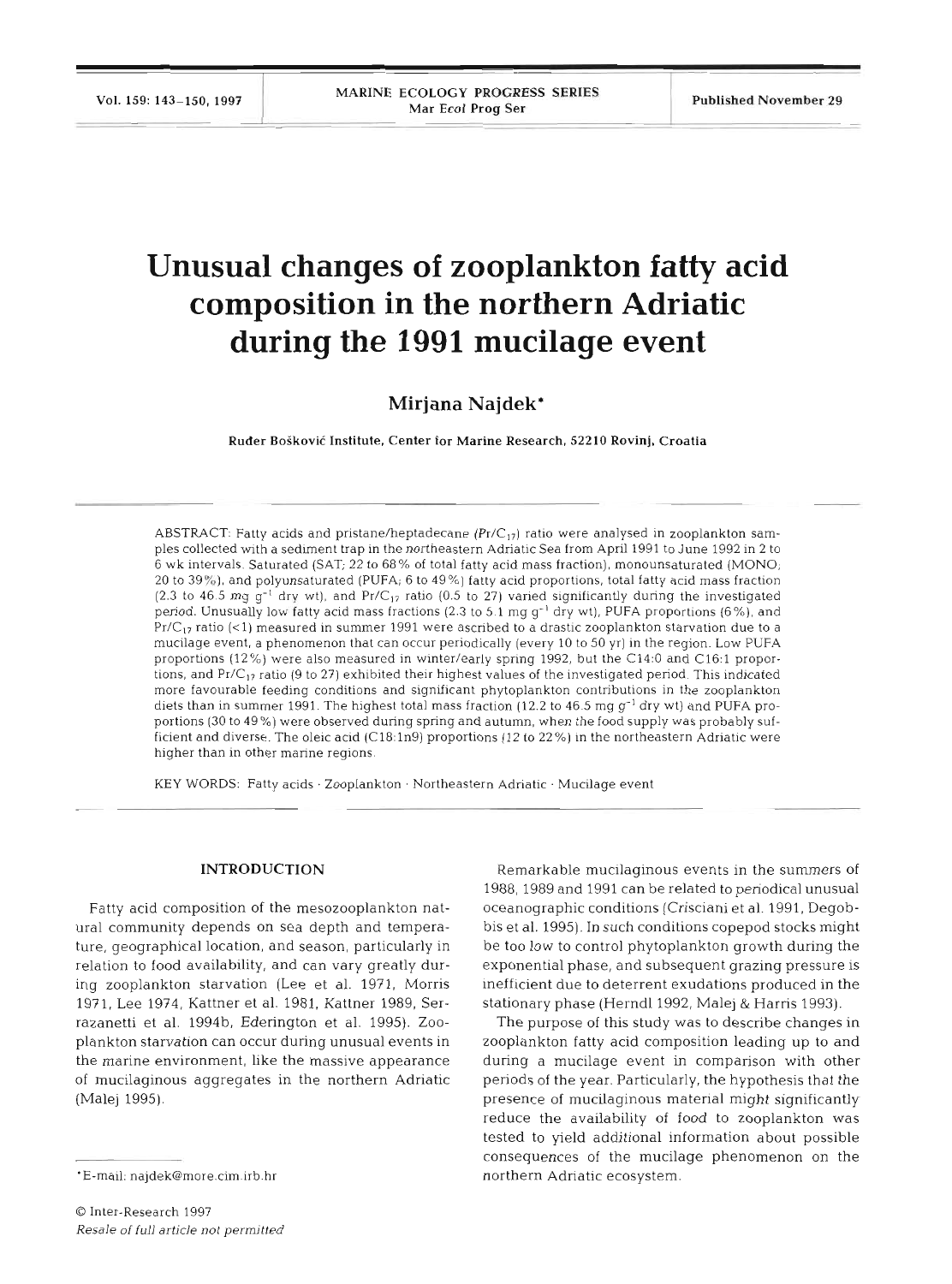Fig. 1. Sampling location in the northern Adriatic Sea

# MATERIAL AND METHODS

Sampling. A sediment trap was moored at 23 m depth on a permanent CMR oceanographic station (SJ107, depth 37 m) in the open waters of the northeastern Adriatic, 25 km off Rovinj (45°2.8' N, 13° 19.O'E; Fig. 1). Cups were prefilled with brine solution containing 5 % formalin to preserve the deposited material (Puškarić et al. 1992). Samples were collected in 2 to 6 wk intervals from 25 April 1991 to 15 June 1992. Zooplankton accounted for 20 to 89% of the total wet weight of the collected material. Zooplankton organisms were isolated from wet samples using small forceps with sharpened ends under the dissecting microscope at 30 to 50 $\times$  magnification. Between 100 and 300 individuals were taken for an analysis, except in July 1991 when only 55 individuals could be isolated (see Table 1).

The sticky mucilage obstructs plankton net mesh and makes separation of individual animals difficult, so traditional sampling mechanisms were impractical. The sediment trap was considered as a suitable alternative technique for zooplankton sampling and has previously been successfully used for zooplankton study (Hargrave et al. 1989). The quantities of mucilage and zooplankton entangled in mucous material were absent or very low in the samples collected by the

trap. All zooplankton collected had intact antennae and tissues, without visible signs of decomposition. This suggested that the zooplankton entered the trap alive and were killed by the formalin.

Of all the preservatives (Knauer et al. 1984, Lee et al. 1992) and poisons (Körtzinger et al. 1994) usually used in sediment traps, formalin is the most effective at suppressing the biological activity of bacteria and grazers, thus allowing collection of representative zooplankton samples. This compound solidifies the proteinaceous matrix of the exoskeleton, thereby preventing leaching of intracellular fluids (Lee et al. 1992).

To test if different sampling methods can affect the zooplankton fatty acid profiles, 2 samples were collected in June 1992 by horizontal hauling of a plankton net (1 m mouth diameter, 250 µm Nitex mesh) in the upper water column for 2 min (see Table 1).

Extraction and analysis. Fatty acid extraction and isolation procedures were described in detail previously (Najdek et al. 1994). GLC analyses were carried out in a Hewlett Packard 5730A gas chromatograph with a glass capillary column, coated with methylsilicone (12 m  $\times$  0.2 mm), programmed to increase the temperature from 70 to 270 $\degree$ C at the rate of 4 $\degree$ C min<sup>-1</sup>. Injector and detector temperatures were 250 and 300°C, respectively. Nitrogen was used as carrier and make-up gas. Peaks were identified by means of reference standards and by comparison of relative retention indices. The compounds were quantified by internal standards, octadecene C18:l for hydrocarbons and heptadecanoic acid C17:O for fatty acids. Blank readings were made daily, all glassware was kept in hot sulfochromic acid and rinsed thoroughly with distilled water and dichloromethane (DCM) before use.

Data analysis. Statistical data analysis was done on a PC using commercial software packages (Systat 5.0). One-way analysis of variance (ANOVA) was used to verify statistical significance ( $p < 0.05$ ) of the differences in the fatty acid profiles between sampling penods and between sampling methods (sediment trap and zooplankton net). Pairwise comparison probabilities were obtained by the Tukey post hoc test.

# RESULTS

#### Zooplankton species in samples

In all sediment trap samples, numbers of copepods and cladocerans were much higher than those of other species (chaetognats, hydromedusae, doliolids, nauplii, zoea, and fish larvae and eggs), but in variable proportions (Table 1). Copepods accounted for more than 80% of the total count in most of the samples. Their relative abundance was slightly lower in summer

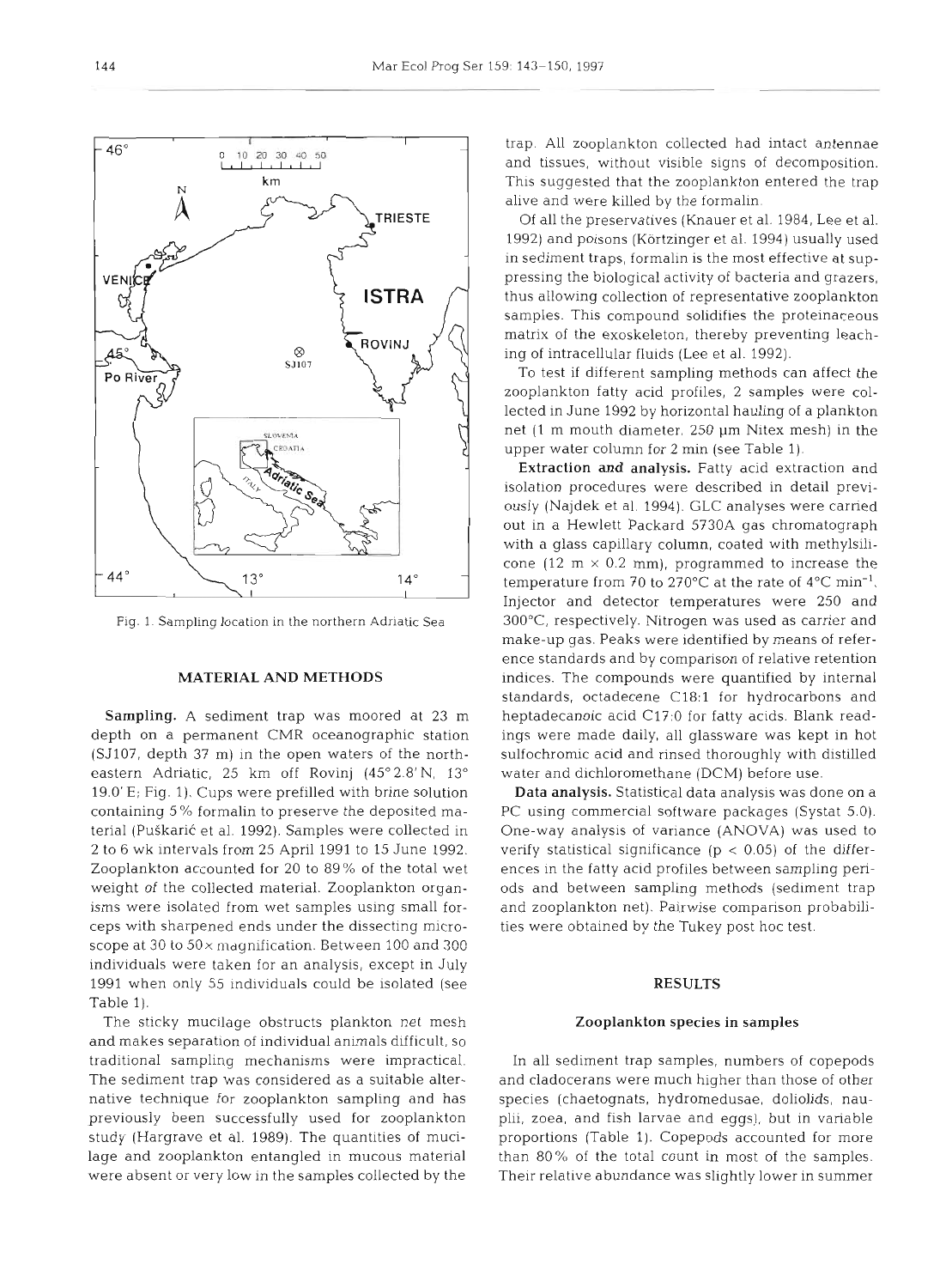Table 1. Percent composition of zooplankton samples collected in poisoned sediment traps during 1991–1992 and zooplankton nets in June 1992, and approximate number of collected individuals. Species abundance in total counts (\*) less than 10%; (++100 to 30%; (+++) over 50%; (++++) over 75%

| Trapping periods: 1991 | 14 May          | $25$ Apr - 14 May - $21$ Jun-<br>$21 \text{ Jun}$ | $8$ Jul | $\frac{1}{23}$<br>23 Jul | $23$ Jul-<br>5 Aug | 3 Sep-<br>30 Oct                                                                | 80 Oct-<br>17 Dec    | 1992<br>14 Jan-<br>3 Mar | $3$ Mar-<br>7 Apr | 7 Apr-<br>5 May             | 5 May-<br>25 May    | $25$ May-<br>$15$ Jun                                                                                                                                                                                                                 | $17 \text{ Jun}$   | $22$ Jun<br>Net zooplankton |
|------------------------|-----------------|---------------------------------------------------|---------|--------------------------|--------------------|---------------------------------------------------------------------------------|----------------------|--------------------------|-------------------|-----------------------------|---------------------|---------------------------------------------------------------------------------------------------------------------------------------------------------------------------------------------------------------------------------------|--------------------|-----------------------------|
| <b>Copepods</b>        |                 | 85                                                |         | 65                       |                    | $ 8 \cdot  $                                                                    | $\frac{1}{8}$ + +    | $8.1 + 00$               | $\circ \cdot$ +   | $\frac{1}{8}$ +             | $\frac{15}{80}$ + + |                                                                                                                                                                                                                                       |                    |                             |
| Acartia clausi         |                 |                                                   |         |                          |                    |                                                                                 |                      |                          |                   |                             |                     |                                                                                                                                                                                                                                       |                    |                             |
| Paracalanus parvus     |                 |                                                   |         |                          |                    |                                                                                 |                      |                          |                   |                             |                     |                                                                                                                                                                                                                                       |                    |                             |
| Temora longicornis     |                 |                                                   |         |                          |                    |                                                                                 |                      |                          |                   |                             |                     |                                                                                                                                                                                                                                       |                    |                             |
| Oithona sp.            |                 |                                                   |         |                          |                    |                                                                                 |                      |                          |                   |                             |                     |                                                                                                                                                                                                                                       |                    |                             |
| Cladocerans            |                 |                                                   |         |                          |                    |                                                                                 |                      |                          |                   |                             |                     |                                                                                                                                                                                                                                       |                    |                             |
| Penilia avirostris     | $+$<br>$+$      | $+ +$                                             | $+ +$   |                          |                    |                                                                                 |                      |                          |                   |                             |                     |                                                                                                                                                                                                                                       |                    |                             |
| Others                 | $\overline{10}$ | $\overline{10}$                                   | 20      | $2\frac{1}{4}$ % %       | $5 + + + + 5 + 0$  | $\cdot$ . $\frac{1}{6}$ $\frac{1}{1}$ $\frac{1}{2}$ $\frac{5}{2}$ $\frac{5}{2}$ | $+ 0.50$<br>$+ 0.50$ | $10$<br>290              | 00000000          | $+ + 5 + 5$<br>+ + 5<br>578 | $+ 0.5 + 0.720$     | $8 + + \cdot$ . $9 + +$ 5 $-$ 6 $-$ 6 $-$ 6 $-$ 6 $-$ 6 $-$ 6 $-$ 6 $-$ 6 $-$ 6 $-$ 6 $-$ 6 $-$ 6 $-$ 6 $-$ 6 $-$ 6 $-$ 6 $-$ 6 $-$ 6 $-$ 6 $-$ 6 $-$ 6 $-$ 6 $-$ 6 $-$ 6 $-$ 6 $-$ 6 $-$ 6 $-$ 6 $-$ 6 $-$ 6 $-$ 6 $-$ 6 $-$ 6 $-$ 6 | $5 + \cdots - 855$ | $3 + 1$ 797                 |
| No. of collected ind.  | 350             | 310                                               | 120     |                          |                    |                                                                                 |                      |                          |                   |                             |                     |                                                                                                                                                                                                                                       |                    |                             |
|                        |                 |                                                   |         |                          |                    |                                                                                 |                      |                          |                   |                             |                     |                                                                                                                                                                                                                                       |                    |                             |

1991 (55 to  $70\%$ ), when the number of collected individuals (55 to 140) was several times less than those of other sampling periods (290 to 720). Only in 1 sample did copepods not dominate (20'%,) over cladocerans (65%). In all other samples cladocerans varied from zero up to 15 %, During summer 1991 the contribution of other species (20 to 30%) was higher than in the remainder of the sampling periods  $(5 \text{ to } 15\%)$  (Table 1).

Of the copepod species, the best represented were *Paracalanus parvus, Acartia clausi, Ternora longicornis*  and *Oithona* sp.; *Penilia avirostris* highly dominated the cladocerans.

In the net samples collected in June 1992, copepods (mainly *Acartia clausi,* 95%) contributed more than 90% of the total counts, cladocerans l%, and other species 2 and 3 % (Table 1).

### Principal fatty acids and their temporal changes

Of saturated fatty acids (SAT; 22 to 68% of the total fatty acid mass fraction) the main component was palmitic acid  $C16:0$  (15 to 47%), followed by myristic C14:0 (4 to  $15\%$ ) and stearic acid C18:0 (1 to 9%). The total contribution and temporal changes of other identified saturated acids (C15:0, C17:0, C19:0, C20:0, C22:0) were insignificant  $( $3\%$ ).$ 

Oleic acid (C18:ln9, 12 to 22%) dominated the monounsaturated fraction (MONO; 20 to 39 %), occurring in higher proportions than palmitoleic acid (C16:1n7; 5.2 to 16.6%) by a factor of between 1.1 and 4.0. Polyunsaturated fatty acids (PUFA) varied within the largest range of values (5.5 to 49.1 %). The best represented PUFAs were docosahexaenoic (C22:6n3; 2 to 30%) and eicosapentaenoic  $(C20:5n3; 1$  to  $15\%)$ acids. Other unsaturated acids (C20:1, C22:1, C18:2n6, C18:3n3, C18:4n3) occurred in low proportions  $($  <math>3\%</math>), without defined temporal changes.

The total fatty acid mass fraction ranged from 2.3 to 46.5 mg  $q^{-1}$  dry wt. The highest values (12.2 to 46.5 mg)  $g^{-1}$  dry wt) were measured in spring 1991/1992 and autumn (25 April to 21 June 1991, 3 September to 17 December 1991 and 5 May to 15 June 1992) and the lowest values (2.3 to 5.1 mg  $q^{-1}$  dry wt) in summer 1991 (21 June to 5 August 1991), while in winter/early spring (14 January to 5 May 1992) they varied between 8.1 and 11.3 mg  $g^{-1}$  dry wt (Fig. 2).

Significant changes in the relative proportions of the fatty acid components also occurred during the investigated period. While the significant decreases of the principle PUFA proportions in summer 1991 and winter/early spring period 1992 corresponded to total mass fraction decreases, the proportions of SAT (C16:O or C14:O) and MONO (C16:ln7) compounds increased (Fig. 2).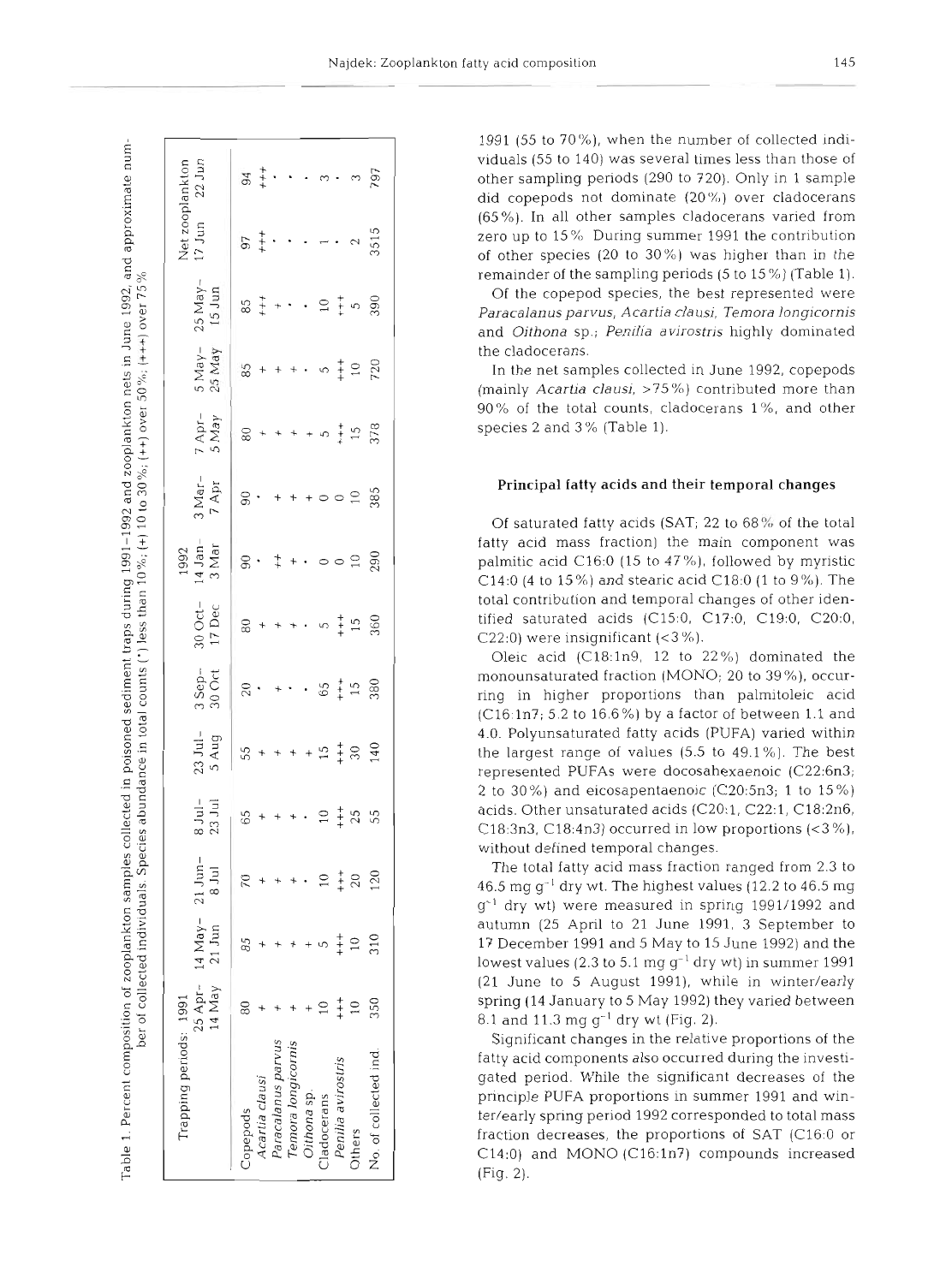

Fig. 2. Proportions of saturated (%SAT), monounsaturated (%MONO) and polyunsaturated (%PUFA) fatty acids, indlvidual and total  $s(x:0)$ ,  $s(x:1)$ ,  $s(x:R)$ , respectively; and total fatty acid mass fraction in zooplankton samples. Data are given on midpoints of each sampling period from April 1991 to June 1992

 $Pr/C_{17}$  ratio values below unity (0.5 to 1) and lower UNS/SAT (unsaturated to saturated) ratio (0.5 to 0.8) were obtained for summer 1991 compared to higher values in other sampling periods (Table 2). In contrast,  $Pr/C_{17}$  ratio were much higher (9 to 27) in winter/early spring 1992, and intermediate in the rest of the samples **(3** to 7.5). The highest UNS/SAT ratios (up to 3.5) were obtained in spring 1991 and spring

Three groups of samples with similar characteristics were identified using ANOVA (Table 2). Group 1

included spring and autumn samples, with much higher proportions of PUFAs, and consequently higher UNS/SAT ratio than in Group 2 samples, which were those collected in summer 1991. Intermediate values for PUFA proportions and UNS/SAT ratio were typical for Group 3 samples, those collected in winter and early spring 1992, which, in addition, were characterized by the highest  $Pr/C_{17}$  ratio.

The Tukey post hoc test of pairwise comparison probabilities confirmed high statistical significance of changes in the relative proportions of the principle zooplankton fatty acid components observed during the investigated period (Table 3). While the C16:O contributions were significantly different among all 3 sample groups, for C14:O this was obtained only for the high Group 3 values (Fig. 2). The same was confirmed for the monounsaturated C16:ln7. The proportions of the principle PUFAs (C20:5n3 and C22:6n3) and UNS/SAT ratios in Group 2 and 3 were essentially the same, but they were significantly lower than in Group 1. For the other, minor fatty acid components, changes were not statistically significant. In contrast, the  $Pr/C_{17}$ ratio values were clearly different among the 3 sample groups.

## Comparisons between sampling techniques

Possible differences in fatty acid composition arising from different sampling methods were also tested with ANOVA. Zooplankton was sampled twice with a plankton net in June 1992 and analysed immediately after collection without addition of any preservative. The obtained results (Table 2) were compared with sediment trap data for the preceding period (May-June 1992), and combined with other similar samples (i.e. with Group 1 samples; Table 2).

The principal fatty acid components (SAT C14:O. C16:0, C18:O; MONO C18:ln9, C16:ln7; and PUFA C18:4n3, C18:3n3, C18:2n6, C20:5n3 and C22:6n3) were compared. The proportions of all these components measured at Stn SJ107 did not differ, regardless of the zooplankton sampling method (Table 4).

## Comparisons between marine regions

Assuming that the use of different sampling methods does not affect fatty acid analysis results, sedlment trap data obtained in this study was compared with net zooplankton data from other marine regions by means of ANOVA (Table 4). For this comparison, data for all sampling periods were used, except those collected in summer 1991, when the mucilage event occurred. Comparison was made with the Gulf of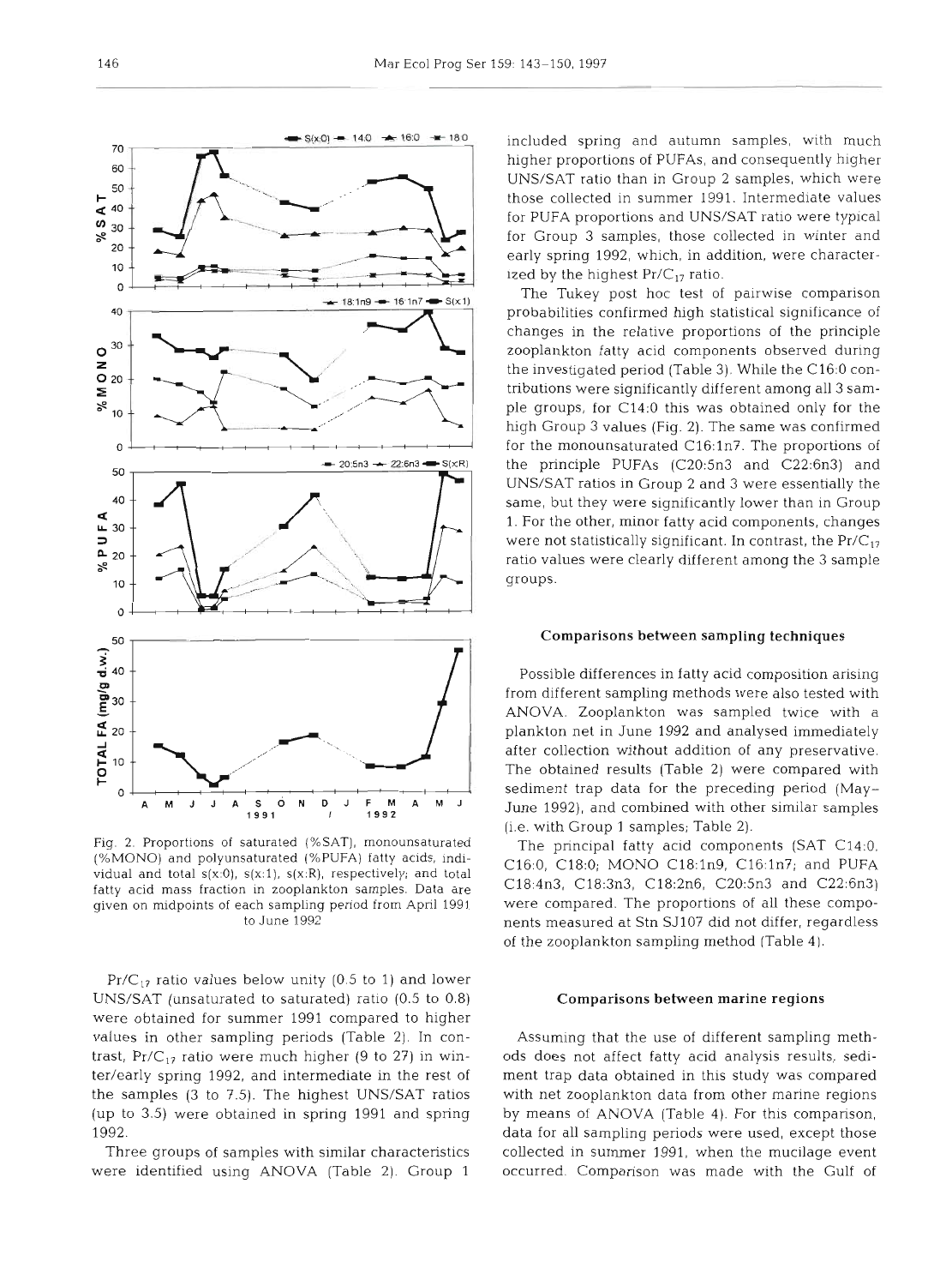- --

| Fatty acid  | Sediment trap -   |         |           |                  |      |     |               |                  | Net $(n = 2)$ |               |      |           |
|-------------|-------------------|---------|-----------|------------------|------|-----|---------------|------------------|---------------|---------------|------|-----------|
|             | Group $1 (n = 6)$ |         |           | Group $2(n = 3)$ |      |     |               | Group $3(n = 3)$ |               |               |      |           |
|             | Range             | М       | <b>SD</b> | Range            | М    | SD  | Range         | М                | SD            | Range         | M    | <b>SD</b> |
| C14:0       | $4.4 - 7.9$       | 5.7     | 1.4       | $8.3 - 10.4$     | 9.6  | 0.9 | $13.3 - 14.9$ | 13.8             | 0.7           | $6.3 - 9.2$   | 7.8  | 1.5       |
| C15:0       | $0.5 - 1.7$       | 0.9     | 0.4       | $1.3 - 1.8$      | 1.5  | 0.2 | $1.2 - 4.2$   | 2.9              | 1.2           | $0.6 - 0.8$   | 0.7  | 0.1       |
| C16:0       | $15.3 - 26.3$     | 19.9    | 4.3       | $34.8 - 46.7$    | 41.8 | 5.1 | $26.6 - 28.8$ | 27.7             | 0.9           | $15.9 - 20.5$ | 18.2 | 2.3       |
| C17:0       | $0.2 - 0.4$       | 0.3     | 0.0       | $0.6 - 1.1$      | 0.8  | 0.2 | $0.2 - 1.1$   | 0.6              | 0.4           | $0.2 - 0.6$   | 0.4  | 0.2       |
| C18:0       | $1.3 - 5.3$       | 3.0     | 1.3       | $7.8 - 8.6$      | 8.1  | 0.3 | $4.9 - 5.8$   | 5.3              | 0.4           | $3.3 - 4.9$   | 4.1  | 0.8       |
| Other(x:0)  | $0.0 - 1.4$       | 0.2     | 0.3       | $0.1 - 1.6$      | 0.5  | 0.4 | $0.0 - 1.4$   | 0.4              | 0.5           | $0.1 - 0.3$   | 0.2  | 0.1       |
| S(x:0)      | $22.3 - 42.2$     | 30.6    | 7.3       | $55.9 - 67.6$    | 63.2 | 5.2 | $48.3 - 54.4$ | 51.6             | 2.5           | $29.4 - 37.4$ | 33.4 | 4.0       |
| C16:1n7     | $5.2 - 9.3$       | 6.8     | 1.4       | $5.6 - 12.2$     | 9.8  | 2.9 | $12.8 - 16.6$ | 14.6             | 1.5           | $6.5 - 8.7$   | 7.6  | 1.1       |
| C18:1n9     | $11.9 - 20.2$     | 17.2    | 2.6       | $13.3 - 22.3$    | 17.3 | 3.7 | $18.4 - 20.2$ | 19.6             | 0.8           | $16.7 - 19.1$ | 17.9 | 1.2       |
| Other(x:1)  | $0.9 - 2.9$       | 17      | 0.6       | $0.2 - 0.7$      | 0.4  | 0.2 | $0.3 - 1.4$   | 1.0              | 0.4           | $1.7 - 2.5$   | 2.1  | 0.4       |
| S(x:1)      | $19.6 - 32.9$     | 27.4    | 3.9       | $26.5 - 28.9$    | 27.9 | 1.1 | $33.9 - 39.2$ | 36.3             | 2.2           | $26.1 - 30.5$ | 28.3 | 2.2       |
| C20:5n3     | $10.2 - 14.9$     | 12.3    | 1.6       | $0.6 - 4.5$      | 2.1  | 1.7 | $3.2 - 4.5$   | 3.7              | 0.5           | $11.4 - 13.8$ | 12.6 | 1.2       |
| C22:6n3     | $14.8 - 30.2$     | 23.5    | 5.1       | $1.8 - 7.6$      | 3.8  | 2.7 | $2.8 - 3.3$   | 2.9              | 0.2           | $21.5 - 26.1$ | 23.8 | 2.3       |
| Other(x:R)  | $0.5 - 3.2$       | 2.1     | 0.8       | $0.0 - 1.9$      | 0.9  | 0.7 | $0.9 - 2.6$   | 1.8              | 0.5           | $2.1 - 3.7$   | 2.9  | 0.8       |
| S(x:R)      | $30.5 - 49.1$     | 42.0    | 6.2       | $5.6 - 15.1$     | 8.7  | 4.5 | $11.6 - 12.4$ | 12.1             | 0.3           | $34.5 - 42.1$ | 38.3 | 3.8       |
| $Pr/C_{12}$ | $2.6 - 7.5$       | 5.4     | 1.4       | $0.5 - 1.0$      | 0.7  | 0.2 | $9.4 - 26.6$  | 15.6             | 7.8           | $5.3 - 7.5$   | 6.4  | 1.1       |
| UNS/SAT     | $1.4 - 3.5$       | $2.4\,$ | 0.7       | $0.5 - 0.8$      | 0.6  | 0.1 | $0.8 - 1.1$   | 0.9              | 0.1           | $1.5 - 2.7$   | 2.1  | 0.6       |

Table 2. Fatty acid composition (%) and PR/C<sub>17</sub> (pristane/heptadecane) and UNS/SAT (unsaturated/saturated) ratios in 3 groups (identified using ANOVA; Group 1: 25 April to 21 June 1991.3 September to 17 December 1991,5 May to 15 June 1992; Group 2: 21 June to 5 August 1991; and Group 3: 14 January to 5 May 1992) of zooplankton samples with similar characteristics collected in sediment traps, and in samples collected by zooplankton net in June 1992. M: mean; SD: standard deviation; n: number of samples

Trieste (northeastern corner of the Adriatic; Fig. 1; The differences between the mesozooplankton sam-Serrazanetti et al. 1994a, b), the Baltic Sea (Finnish ples from Stn SJ107 and from the other 3 compared coastal waters; Kaitaranta et al. 1986), and the south- regions were not statistically significant for most of the ern North Sea and Wadden Sea (Kattner et al. 1981). fatty acid components, except for oleic acid (C18:lng) Copepods constituted 60 to 80 % of the mesozoo- proportions (Table 4). The values for this acid were plankton samples from these regions, with a species much lower in the Gulf of Trieste and Baltic Sea comcomposition similar to the samples from Stn SJ107. pared to Stn SJ107.

Table 3. Pairwise probabilities (p1, p2, p3) for variation in sat-<br>urated, monounsaturated and polyunsaturated fatty acid pro-<br>portions, and UNS/SAT and PR/C<sub>17</sub> ratios of the zooplankton<br>collected in sediment traps. Sign

| Fatty acid    | p1    | p2    | p3    |
|---------------|-------|-------|-------|
| C14:0         | 0.293 | 0.000 | 0.372 |
| C16:0         | 0.000 | 0.000 | 0.000 |
| C18:0         | 0.076 | 0.983 | 0.950 |
| Other $(x:0)$ | 0.998 | 0.998 | 0.998 |
| C16:1n7       | 0.546 | 0.000 | 0.122 |
| C18:1n9       | 1.000 | 0.842 | 0.949 |
| Other $(x:1)$ | 0.945 | 0.999 | 1.000 |
| C20:5n3       | 0.000 | 0.000 | 1.000 |
| C22:6n3       | 0.000 | 0.000 | 1.000 |
| Other $(x:R)$ | 0.998 | 1.000 | 1.000 |
| UNS/SAT       | 0.010 | 0.045 | 0.882 |
| $Pr/C_{17}$   | 0.003 | 0.006 | 0.000 |

Group 3; particle of the Group 2; p2: Group 1 vs (SJ107 net) in this study and vs proportions found in other net Group 3; p3: Group 2 vs Group 3 studies in the Baltic Sea (Kaitaranta et al. 1986), North Sea (Kattner et al. 1981) and Gulf of Trieste (Serrazanetti et al. 1994). Significant differences are given in **bold**  $(p < 0.05)$ 

| Fatty acid | SJ107 trap vs: |       |         |        |  |  |  |  |
|------------|----------------|-------|---------|--------|--|--|--|--|
|            | Baltic         | North | Gulf of | SJ 107 |  |  |  |  |
|            | Sea            | Sea.  | Trieste | net    |  |  |  |  |
| C14:0      | 0.999          | 0.517 | 1.000   | 0.986  |  |  |  |  |
| C16:0      | 0.142          | 0.894 | 0.267   | 0.993  |  |  |  |  |
| C18:0      | 1.000          | 0.974 | 1.000   | 0.999  |  |  |  |  |
| C16:1n7    | 0.128          | 1.000 | 0.209   | 0.988  |  |  |  |  |
| C18:1n9    | 0.000          | 0.111 | 0.000   | 0.992  |  |  |  |  |
| C18:3n3    | 1.000          | 1.000 | 1.000   | 1.000  |  |  |  |  |
| C20:5n3    | 0.076          | 1.000 | 1.000   | 1.000  |  |  |  |  |
| C22.6n3    | 0.996          | 0.985 | 0.838   | 1.000  |  |  |  |  |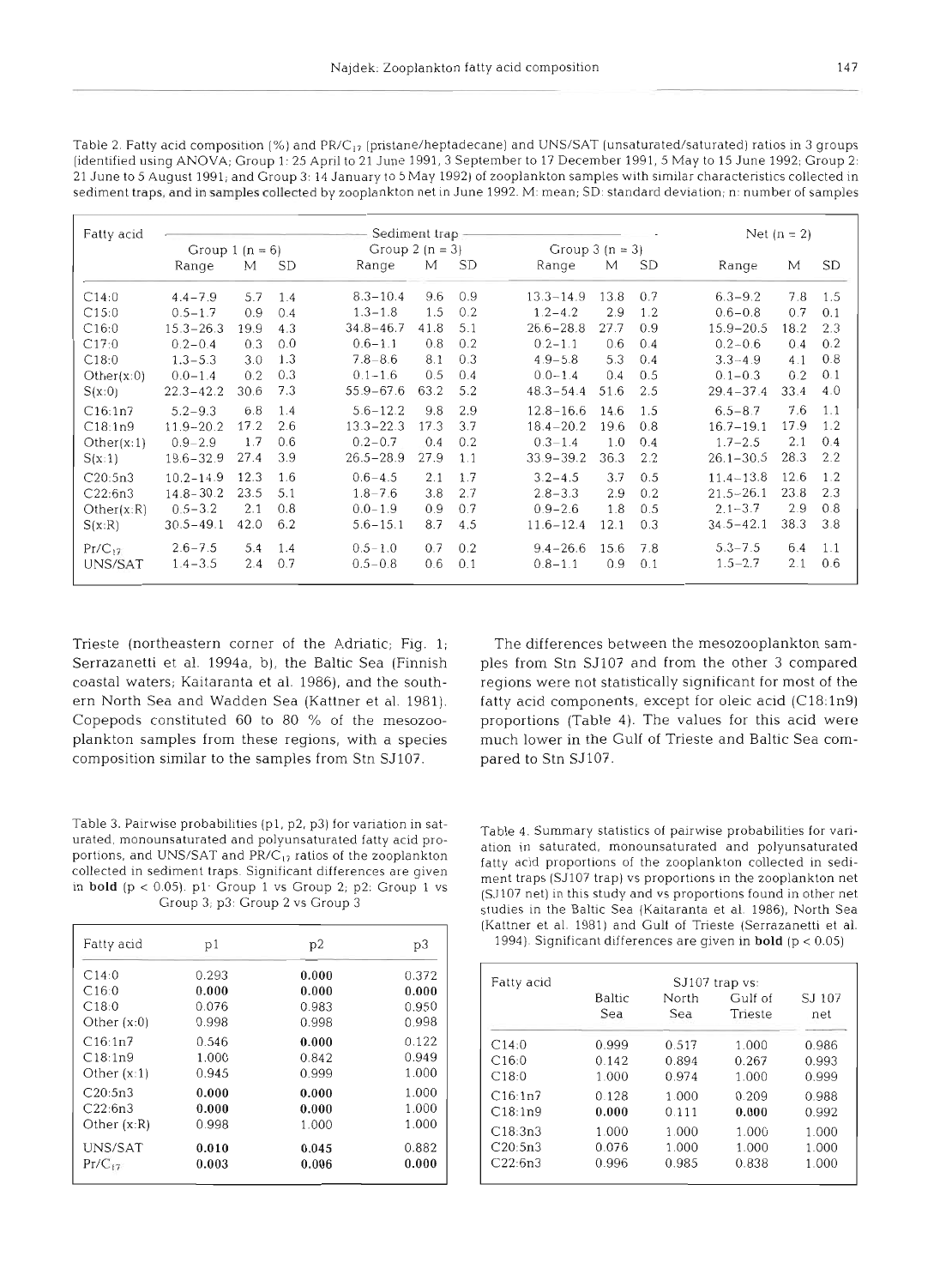# **DISCUSSION**

The hypothesis that zooplankton tend to conserve their PUFA reserves (Lee 1974; PUFAs are needed for production of egg membranes) is supported for planktonic copepods by laboratory starvation experiments in which lipid reserves were rapidly used (Lee et al. 1971) and saturated fatty acids increased without significant change in PUFAs (Ederington et al. 1995). Natural populations in the North Sea showed reduction in diversity of fatty acid composition without reduction in PUFA proportion (Kattner & Krause 1989). In contrast, in the northeastern Adriatic mesozooplankton significant decreases of PUFA proportions corresponding to increases of saturated fractions occurred in summer 1991 and winter/early spring 1992, when the total lipid reserves were greatly reduced. Consequently, lower UNS/SAT ratios were measured in copepods in these 2 periods compared to the other sampling periods.

Parameters indicating food potential for zooplankton were monitored at Stn SJ107 at the beginning and end of each sediment trap sampling period. Mean total chlorophyll *a* concentration for the upper 20 m at Stn SJ107 was generally lower in summer 1991 (0.20 to 0.45  $\mu$ g l<sup>-1</sup>) and winter/early spring 1992  $(0.40 \text{ to } 0.50 \text{ µg } l^{-1})$  than during the other sampling periods (0.2 to 1.1  $\mu$ g  $I^{-1}$ ). The organic suspended matter values did not differ significantly, varying between 0.5 and 1.2 pg 1-' in each of these **3** periods. Microzooplankton abundances and diversity in summer 1991 (3 to 50 ind.  $l^{-1}$ ) were unusually lower than in other sampling periods (40 to 380 ind.  $l^{-1}$ ; Kršinić 1995). However, these variations of food quantities (living and detritus) were not high enough to be the only reason for the observed changes in the mesozooplankton fatty acid composition, especially because copepods become less selective when their preferred food is lacking (Donaghay & Small 1979, Kleppel et al. 1988).

Through summer 1991 large quantities of mucilaginous aggregates were present within the water column from mid June. However, polysaccharide exudation by phytoplankton might have started earlier, before the material reached saturation levels and started to aggregate (Degobbis et al. 1995). Inhibition of zooplankton grazing by this material can be inferred, leading to a large decrease of the relative contribution of the principle PUFA components, although the aggregates themselves could serve as a source of high quality PUFAs (Najdek 1996). In fact, the deterrent effects of diatom exudations on copepod feeding have been shown in laboratory experiments with the dominant northern Adriatic species (Malej & Harris 1993). Moreover, it was shown that a major

fraction of free-living zooplankton is unable to use phytoplankton when it is embedded in mucous matrix (Bochdansky & Herndl 1992). In fact, while larger nauplii or some copepod species (e.g. *Temora* stylifera) can feed on marine snow and can accumulate in the aggregates, the dominant species at Stn SJ107 during summer *(Acaria clausi* and *Paracalanus*  parvus) were neither present in aggregates nor eating aggregated diatoms. In addition, the reproductive rates of micro- and mesozooplankton probably were decreased when embedded in aggregates (Bochdansky & Herndl 1992, Kršinić 1995). All these factors might have also contributed to the observed low abundance of free-living zooplankton in summer 1991.

Another unusual feature of summer 1991 was the very low  $Pr/C_{17}$  ratio, which also indicated an inaccessibility of food to the copepods. Actually, during the warm season, when zooplankton feeding is more active, a significant buildup of pristane usually occurs. This compound is the primary hydrocarbon component of marine copepods throughout the season (Blumer et al. 1964, Lee 1974, Saliot 1981, Serrazanetti et al. 1994a). It occurs in high concentrations and prevails over heptadecane  $(C_{17})$  even when animals are starving (Blumer et al. 1964). In apparent contrast with these findings,  $Pr/C_{17}$  ratios in copepods at Stn SJ107 were very low (even below unity). The lack of pristane would reduce buoyancy, compromising the capability of getting food, and thereby possibly reducing the average life-span.

Interestingly, in August 1991 the proportion of PUFA in the mesozooplankton from the Gulf of Trieste (35 %; Serrazanetti et al. 1994b) was several times higher than at Stn SJ107 in June and July In August the aged mucilaginous aggregates transferred to the deeper layers, and it is possible that the action of the exudates on mesozooplankton was reduced. Unfortunately August samples were not taken at Stn SJ107, and it is not possible to confirm this hypothesis.

In contrast with summer 1991, the significant decrease of PUFA proportions in winter/early spring 1992 should not be ascribed to food shortage, because the Pr/ $C_{17}$  ratio remained high in this period. Moreover, the higher proportions of palmitoleic (C16:1n7) and myristic (C14:O) fatty acids, measured in winter/ early spring 1992 compared with other spring and autumn samples, indicated an increase of phytoplankton in the zooplankton diets. Higher proportions of myristic acid were determined in winter copepods of the Gulf of Trieste in respect to other seasons (Serrazanetti et al. 1994b). In the same samples  $Pr/C_{17}$ ratios were as high as at Stn SJ107 (Serrazanetti et al. 1994a). A very similar fatty acid pattern characterized various phytoplankton species (Mayzaud et al. 1989,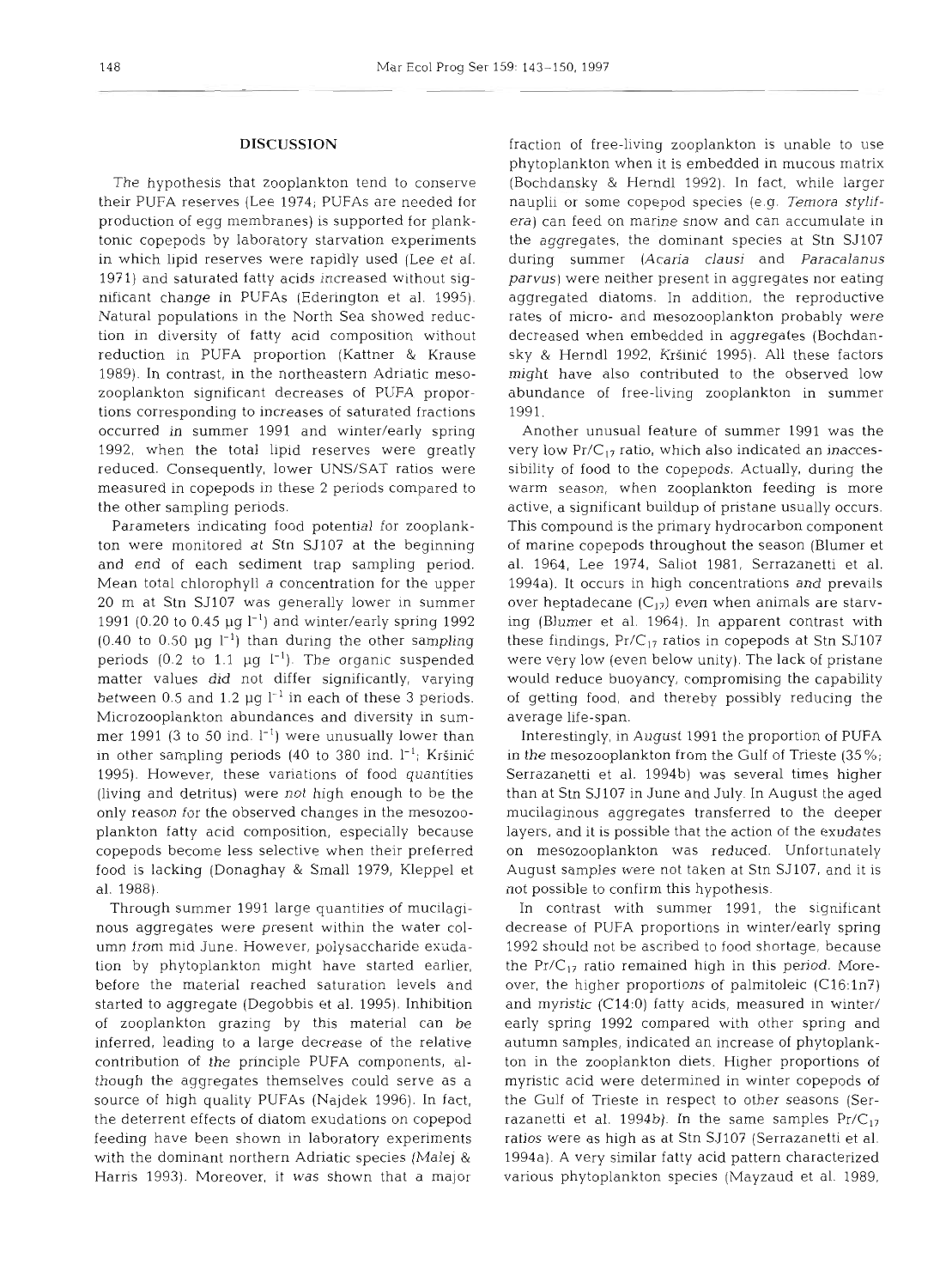The zooplankton collected in spring 1991, spring 1992 and autumn 1991 were characterized by relatively low proportions of saturated fatty acids and significantly higher values for C20:5n3 and C22:6n3 fatty acids compared with other periods. These data suggest that the food supply was sufficient and diverse, as found in other marine regions (Kattner et al. 1981, Kaitaranta et al. 1986, Kattner & Krause 1989, Serrazanetti et al. 1994b). Remarkably, the oleic acid proportions in Stn SJ107 samples (C18:1n9, 12 to 22%) were significantly higher than in spring and summer copepods from the nearby Gulf of Trieste (Serrazanetti et al. 1994b). These high oleic acid proportions also indicate satisfactory food availability at Stn SJ107 area during those periods. Proportions as high as those at this station were measured in Pseudocalanus elongatus from the North Sea (11 to 16%), irrespective of seasonal conditions (Kattner & Krause 1989), as well as in winter copepods (16%) from the Gulf of Trieste (Serrazanetti et al. 1994b). The copepods Acartia clausi, Temora longicornis and Paracalanus parvus, which prevailed in most of the Stn SJ107 samples, generally can combine phytoplankton, organic detritus and younger stages of copepods in their diets (Kattner et al. 1981). Nanoplankton (dominated by flagellates) accounted for the largest part of the phytoplankton chlorophyll a concentrations and abundances at Stn SJ107 (Degobbis et al. 1995). Flagellates are characterized by higher C18:R and C22:6n3 PUFA contents than other phytoplankton species (Mayzaud et al. 1989). Smaller particles (including nanophytoplankton) probably were the most important constituent of zooplankton food at Stn SJ107, resulting in relatively elevated proportions of oleic acid.

In conclusion, large variations in fatty acid composition of the mesozooplankton can occur in the northeastern Adriatic. These variations can in part be explained by compositional changes in available food. However, great reduction of polyunsaturated fatty acids and  $Pr/C_{17}$  ratio occurred during the 1991 mucilage event as a result of feeding inhibition and severe food shortage in the water column. These data give insight into the consequences of mucilage events on ecosystem equilibrium and flux of organic matter through the food chain. The impact of the event was particularly serious for the micro- and mesozooplankton communities, which had abundances and diversities significantly below the average levels, because their metabolic needs were not met.

Acknowledgements. The author is grateful to Dr Danilo Degobbis for discussions and critical reading of the manuscript, and to Dr William R. DeMott for useful suggestions. The help of CMR divers and the crew of RV 'Vila Velebita' is greatly appreciated. Comments by anonymous reviewers substantially improved the final manuscript. The work is supported by the Ministry of Science and Technology (Project Nos 1-08-229, 00981303, 00981304) and the State Directorate for the Environment of the Republic of Croatia (Alpe-Adria Project, Observatory for the Northern Adriatic).

# LITERATURE CITED

- Blumer M, Mullin MM, Thomas DW (1964) Pristane in the marine environment. Helgol Wiss Meeresunters 10: 187-201
- Bochdansky AB, Herndl GJ (1992) Ecology of amorphous aggregations (marine snow) in the northern Adriatic Sea. 111. Zooplankton interactions with marine snow. Mar Ecol Prog Ser 87:135-146
- Crisciani F, Ferraro S, Raicich F (1991) Climatological remarks on the algal bloom episodes of 1729 and 1991 in the northern Adriatic Sea. Boll Oceanol Teor Appl 9: 367-370
- Degobbis D, Fonda-Umani S, Franco P, Malej A, Precali R, Smodlaka N (1995) Changes in the northern Adriatic ecosystem and the hypertrophic appearance of gelatinous aggregates. SCI Total Environ 165.43-58
- Donaghay PL, Small LF (1979) Food selection capabilities of the estuarine copepod Acartia clausi. Mar Biol 52:137-146
- Ederington MC, McManus GB, Harvey HR (1995) Trophic transfer of fatty acids, sterols, and a triterpenoid alcohol between bacteria, a ciliate, and the copepod Acartia tonsa. Limnol Oceanogr 40:860-867
- Hargrave BT, von Bodungen B, Conover RJ. Fraser AJ, Phillips G, Vass WP (1989) Seasonal changes in sedimentation of particulate matter and lipid content of zooplankton collected by sediment trap in the Arctic ocean off Axel Heiberg Island. Polar Biol 9:467-475
- Herndl GJ (1992) Marine snow in the Northern Adriatic Sea: possible causes and consequences for a shallow ecosystem. Mar Microb Food Webs 6:149-172
- Kaitaranta JK, Linko RR, Vuorela R (1986) Lipids and fatty acids in plankton from the Finnish coastal waters of the Baltic sea. Comp Biochem Physiol 85:427-433
- Kattner G (1989) Lipid composition of Calanus finmarchicus from the North Sea and the Arctic. A comparative study. Comp Blochem Physiol 94.185-188
- Kattner G. Krause M (1989) Seasonal variation of lipids (wax esters, fatty acids and alcohols) In calanoid copepods from the North Sea. Mar Chem 26:261-275
- Kattner G, Krause M, Trahms J (1981) Lipid composition of some typical North sea copepods Mar Ecol Prog Ser 4: 69-74
- Kleppel GS, Frazel D, Pieper RE, Holliday DV (1988) Natural diets of zooplankton off southern California. Mar Ecol Prog Ser 49:231-241
- Knauer GA, Karl DM, Martin JH, Hunter CN (1984) In situ effects of selected preservatives on total carbon, nitrogen and metals collected in sediment traps. J Mar Res 42: 445-462
- Kortzinger A, Schultz-Bull DE, Petrick G, Dulnker JC (1994) Evidence for dissolution of fatty acids in sediment traps: impact on flux estimates. J Geophys Res 99:3407-3415
- Kršinić F (1995) Microzooplankton assemblages in the northern Adnatic. J Plankton Res 17:935-953